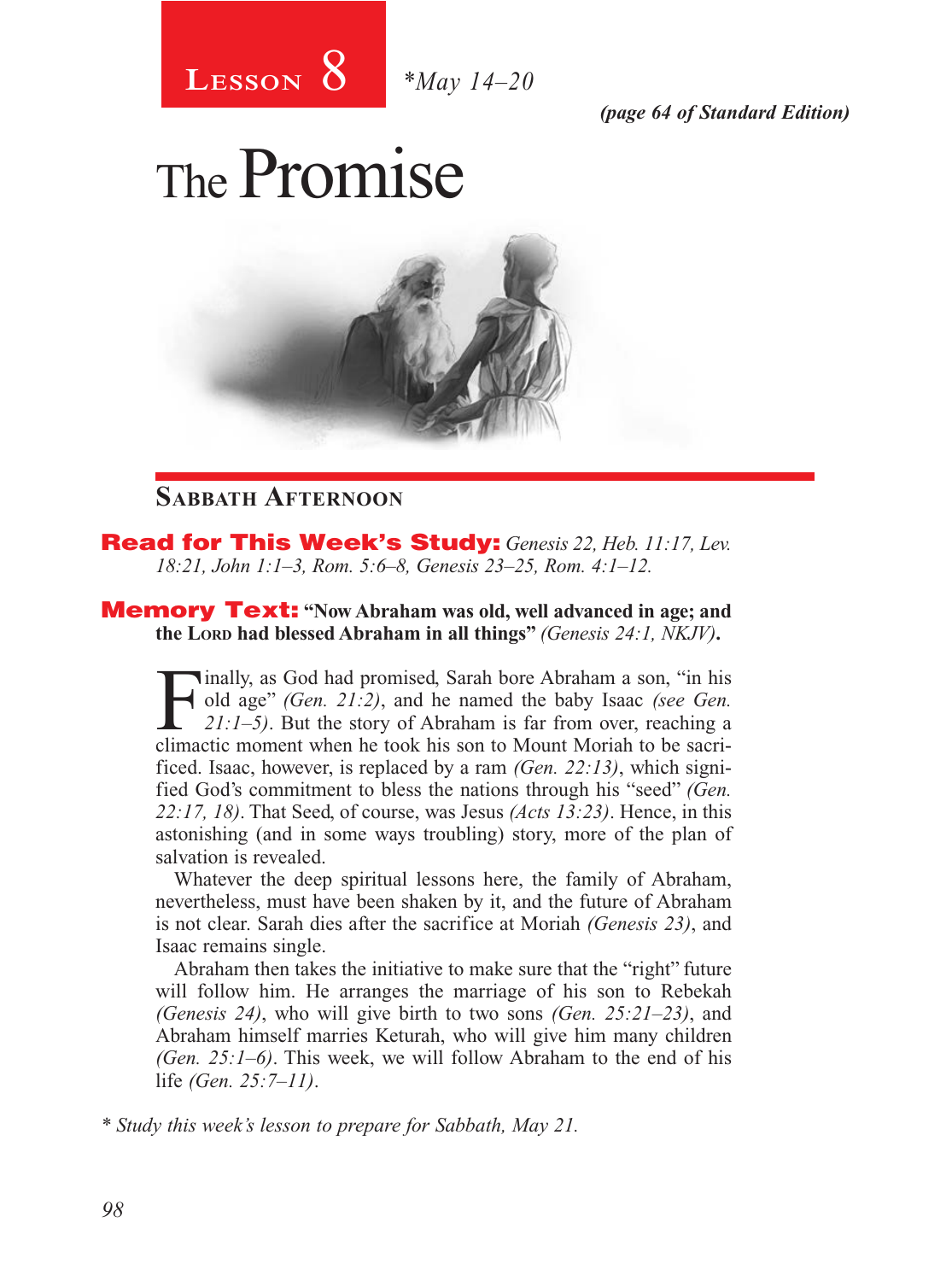# **Mount Moriah**

Read **Genesis 22:1–12 and Hebrews 11:17. What was the meaning of this test? What spiritual lessons come from this amazing event?**

Genesis 22 has become a classic in world literature and has inspired philosophers and artists, not just theologians. The meaning of God's test is difficult to comprehend, however. This divine command contradicted the later biblical prohibition against human sacrifices *(Lev. 18:21)*, and it surely seemed to work against God's promise of an eternal covenant through Isaac *(Gen. 15:5)*.

\_\_\_\_\_\_\_\_\_\_\_\_\_\_\_\_\_\_\_\_\_\_\_\_\_\_\_\_\_\_\_\_\_\_\_\_\_\_\_\_\_\_\_\_\_\_\_\_\_\_\_\_

\_\_\_\_\_\_\_\_\_\_\_\_\_\_\_\_\_\_\_\_\_\_\_\_\_\_\_\_\_\_\_\_\_\_\_\_\_\_\_\_\_\_\_\_\_\_\_\_\_\_\_\_

What, then, was the purpose of God's calling him to do this? Why test him in such a powerful way?

The biblical notion of "test" (in Hebrew, *nissah*) embraces two opposite ideas. It refers to the idea of judgment; that is, a judgment in order to know what is in the heart of the tested one *(Deut. 8:2; compare with Gen. 22:12)*. But it also brings the assurance of God's grace on behalf of the tested *(Exod. 20:18–20)*.

In this case, Abraham's faith in God takes him to the point that he runs the risk of losing his "future" (his posterity). And yet, because he trusts God, he will do what God asks, no matter how difficult it all is to understand. After all, what is faith if not trust in what we don't see or fully understand?

Also, biblical faith is not so much about our capacity to give to God and to sacrifice for Him—though that has a role, no doubt *(Rom. 12:1)*—but about our capacity to trust Him and to receive His grace while understanding just how undeserving we are.

This truth was reaffirmed in what followed. All the works of Abraham, his many zealous activities, his painful journey with his son, even his readiness to obey and offer to God the best of himself, however instructive, could not save him. Why? Because the Lord Himself had provided a ram for the intended sacrifice, which itself pointed to his only hope of salvation, Jesus.

Abraham must have, then, understood grace. It is not our works for God that save us, but it is instead God's work for us *(Eph. 3:8; compare with Rom. 11:33)*, however much, like Abraham, we are called to work for God, which Abraham's actions powerfully reveal *(James 2:2–23)*.

**What does the story of Abraham and Isaac on Mount Moriah say to you personally about your faith and how you manifest it?**

\_\_\_\_\_\_\_\_\_\_\_\_\_\_\_\_\_\_\_\_\_\_\_\_\_\_\_\_\_\_\_\_\_\_\_\_\_\_\_\_\_\_\_\_\_\_\_\_\_\_\_\_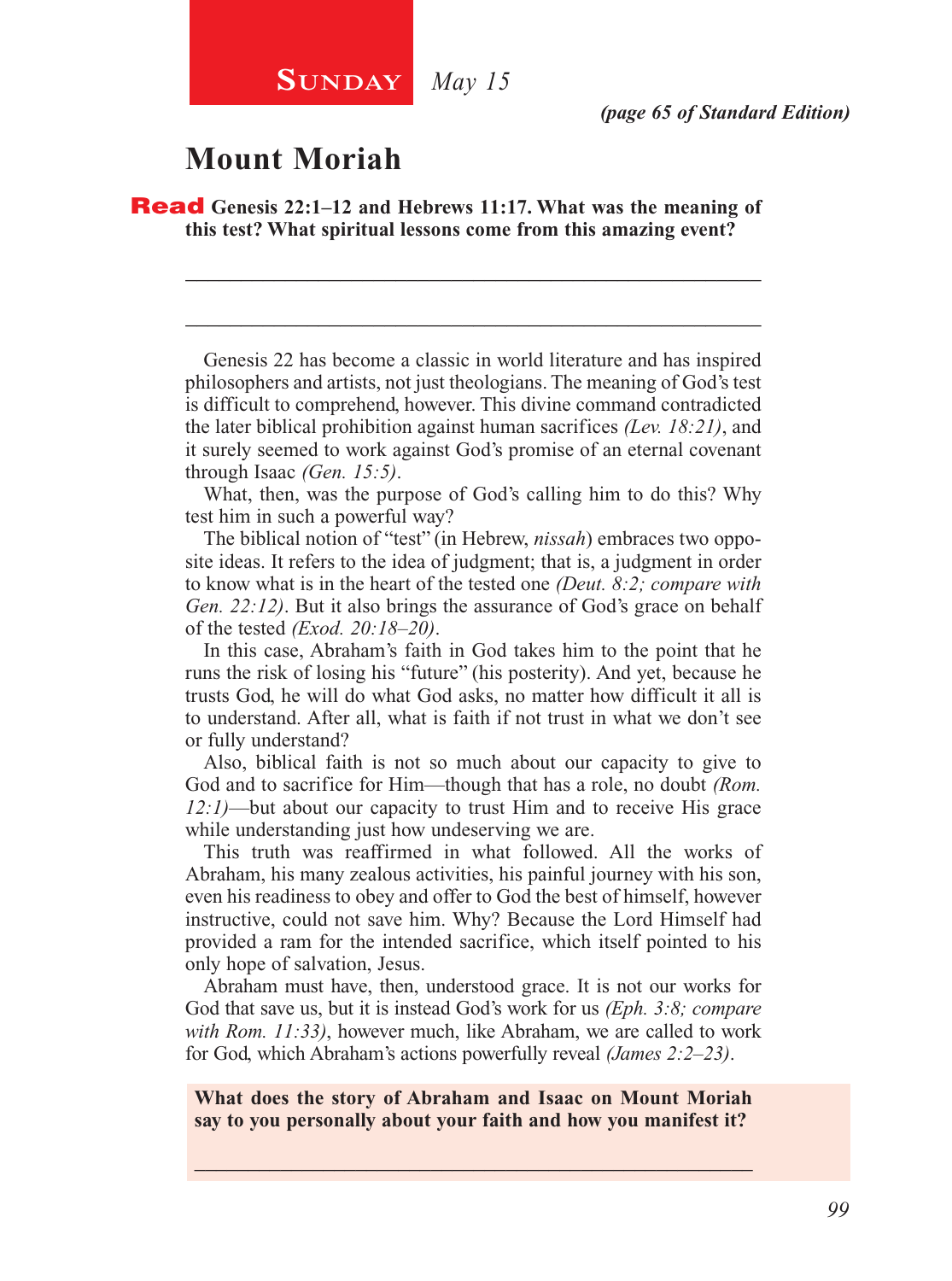# **God Will Provide**

Read **Genesis 22:8, 14, 18. How did God fulfill His promise that He would provide? What was provided?**

When Isaac asked about the sacrificial animal, Abraham gave an intriguing answer: God will " 'provide for Himself the lamb for a burnt offering' " *(Gen. 22:8, NKJV)*. Yet, the Hebrew verbal form can actually mean "God will provide Himself as the lamb." The verb "provide" (*vir'eh lo*) is used in a way that can mean "provide Himself" (or literally, "see Himself").

\_\_\_\_\_\_\_\_\_\_\_\_\_\_\_\_\_\_\_\_\_\_\_\_\_\_\_\_\_\_\_\_\_\_\_\_\_\_\_\_\_\_\_\_\_\_\_\_\_\_\_\_

\_\_\_\_\_\_\_\_\_\_\_\_\_\_\_\_\_\_\_\_\_\_\_\_\_\_\_\_\_\_\_\_\_\_\_\_\_\_\_\_\_\_\_\_\_\_\_\_\_\_\_\_

What we are being shown here, then, is the essence of the plan of salvation, with the Lord Himself suffering and paying in Himself the penalty for our sins!

\_\_\_\_\_\_\_\_\_\_\_\_\_\_\_\_\_\_\_\_\_\_\_\_\_\_\_\_\_\_\_\_\_\_\_\_\_\_\_\_\_\_\_\_\_\_\_\_\_\_\_\_

\_\_\_\_\_\_\_\_\_\_\_\_\_\_\_\_\_\_\_\_\_\_\_\_\_\_\_\_\_\_\_\_\_\_\_\_\_\_\_\_\_\_\_\_\_\_\_\_\_\_\_\_

### Read **John 1:1–3 and Romans 5:6–8. How do these verses help us understand what happened at the Cross, which is prefigured in the sacrifice here on Mount Moriah?**

There, at Mount Moriah, long before the Cross, the sacrificial ram "caught in a thicket by his horns" *(Gen. 22:13)* was pointing right to Jesus. He is One that is "seen" here, as Abraham explains later, "In the mount where the Lorp is seen" *(Gen. 22:14, author's translation)*. Jesus Himself had pointed to Abraham's prophetic utterance here, when He said, echoing Abraham's statement: " 'Your father Abraham rejoiced to see My day, and he saw it and was glad' " *(John 8:56, NKJV)*.

"It was to impress Abraham's mind with the reality of the gospel, as well as to test his faith, that God commanded him to slay his son. The agony which he endured during the dark days of that fearful trial was permitted that he might understand from his own experience something of the greatness of the sacrifice made by the infinite God for man's redemption."—Ellen G. White, *Patriarchs and Prophets*, p. 154.

**How does what happened here help us better understand what happened at the Cross and what God has suffered in our behalf? What should our response be to what has been done for us?**

\_\_\_\_\_\_\_\_\_\_\_\_\_\_\_\_\_\_\_\_\_\_\_\_\_\_\_\_\_\_\_\_\_\_\_\_\_\_\_\_\_\_\_\_\_\_\_\_\_\_\_\_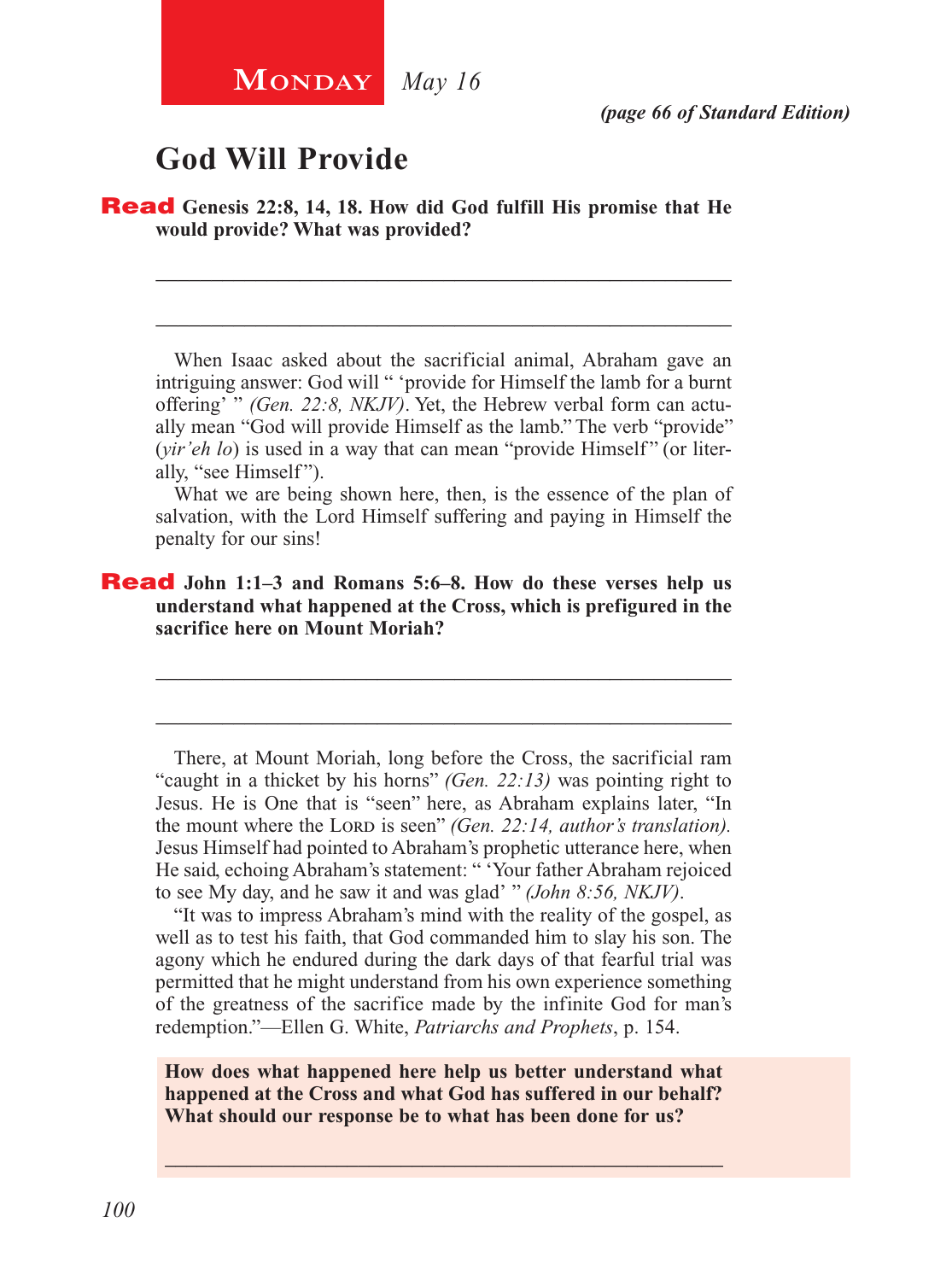# **The Death of Sarah**

In Genesis 22:23, we see the report of the birth of Rebekah, which anticipates the future marriage between Isaac and Rebekah *(Genesis 24)*. Likewise, the report of the death and burial of Abraham's wife, Sarah *(Genesis 23)*, anticipates his future marriage with Keturah *(Gen. 25:1–4)*.

### Read **Genesis 23. What function does the story of Sarah's death and burial play in the fulfillment of God's promise to Abraham?**

The mention of the death of Sarah after the story of the sacrifice of Isaac suggests that she might have been affected by this incident, which almost cost her son's life. In some way, Sarah also was involved in the "test" with her husband, just as she was in his travels and his occasional lapses in faith *(Gen. 12:11–13)*.

\_\_\_\_\_\_\_\_\_\_\_\_\_\_\_\_\_\_\_\_\_\_\_\_\_\_\_\_\_\_\_\_\_\_\_\_\_\_\_\_\_\_\_\_\_\_\_\_\_\_\_\_

\_\_\_\_\_\_\_\_\_\_\_\_\_\_\_\_\_\_\_\_\_\_\_\_\_\_\_\_\_\_\_\_\_\_\_\_\_\_\_\_\_\_\_\_\_\_\_\_\_\_\_\_

Though we don't know how much Sarah knew about the incident after it occurred, we can infer that she probably learned of it eventually. Sarah was not the kind of woman who would keep quiet on matters that were of significance or were disturbing her *(compare with Gen. 16:3–5; Gen. 18:15; Gen. 21:9, 10)*. Her absence and her silence, and even the timing of her death following that dramatic event, say more about her relevance to the events than did her physical presence. The fact that Sarah's old age is mentioned *(Gen. 23:1)*, in echo to Abraham's old age *(Gen. 24:1)*, shows her importance to the story.

In fact, Sarah is the only woman in the Old Testament of whom the number of her years is mentioned, which could show her involvement in the story even after the fact. The focus on the purchase of Sarah's burial place (which covers most of the chapter), rather than on her death, emphasizes the connection with the Promised Land.

Already, the specification that she died "in the land of Canaan" *(Gen. 23:2)* underlines the rooting of Sarah's death in God's promise of the land. Sarah is the first of Abraham's clan to have died and been buried in the Promised Land. Abraham's concern about himself, " 'a foreigner and a visitor' " *(Gen. 23:4, NKJV)*, and his insistent argument with the sons of Heth, show that Abraham is interested not just in acquiring a burial place; he is primarily concerned with settling in the land permanently.

**Read Genesis 23:6. What does this tell us about the kind of reputation Abraham had? Why is this important in understanding what he was used by the Lord to do?** 

\_\_\_\_\_\_\_\_\_\_\_\_\_\_\_\_\_\_\_\_\_\_\_\_\_\_\_\_\_\_\_\_\_\_\_\_\_\_\_\_\_\_\_\_\_\_\_\_\_\_\_\_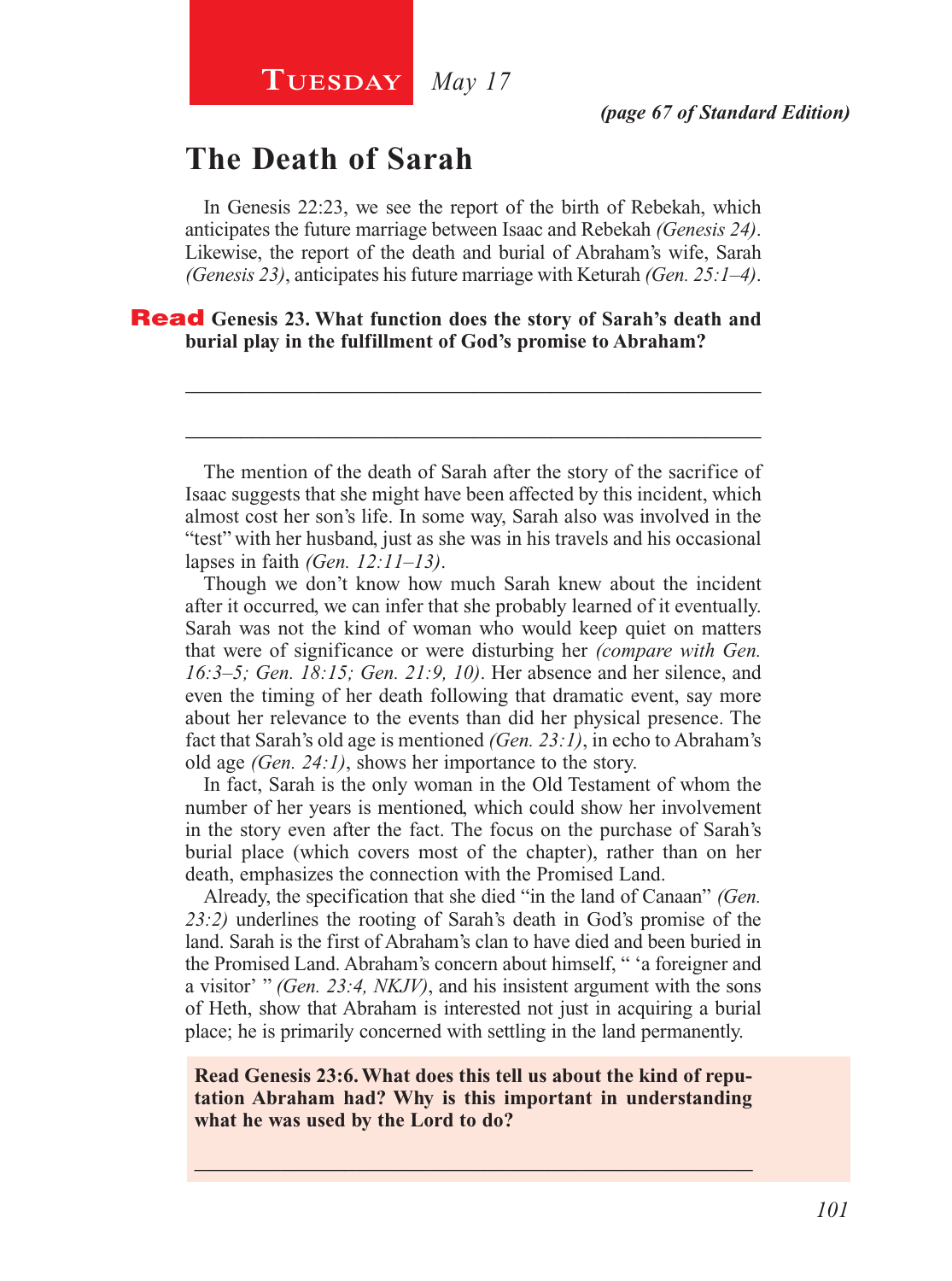# **A Wife for Isaac**

Genesis 24 tells the story of the marriage of Isaac after Sarah's death. The two stories are related.

\_\_\_\_\_\_\_\_\_\_\_\_\_\_\_\_\_\_\_\_\_\_\_\_\_\_\_\_\_\_\_\_\_\_\_\_\_\_\_\_\_\_\_\_\_\_\_\_\_\_\_\_

\_\_\_\_\_\_\_\_\_\_\_\_\_\_\_\_\_\_\_\_\_\_\_\_\_\_\_\_\_\_\_\_\_\_\_\_\_\_\_\_\_\_\_\_\_\_\_\_\_\_\_\_

Read **Genesis 24. Why is Abraham so concerned that his son not marry a woman from the Canaanites?**

Just as Abraham wanted to acquire the land in order to bury his wife, because of God's promise to his descendants that they would have this land, he now insists that Isaac not settle outside of the Promised Land either *(Gen. 24:7)*. Also, Isaac's move to bring his bride to Sarah's tent and the note that Rebekah comforted Isaac "after his mother's death" *(Gen. 24:67)* point back to Sarah's death, implying Isaac's pain at the loss of his mother.

The story is full of prayers and fulfillment of prayers and rich with lessons about God's providence and human freedom. It begins with Abraham's words. Swearing by " 'the Lord, the God of heaven and the God of the earth' " *(Gen. 24:3, NKJV)*, Abraham is first of all acknowledging God as the Creator *(Gen. 1:1, Gen. 14:19)*, with a direct bearing on the births of Abraham's descendants, including the Messiah Himself.

The reference to " 'His angel' " and to " 'the Lord God of heaven' " *(Gen. 24:7, NKJV)* points back to the Angel of the Lord, who came from heaven to rescue Isaac from being slaughtered *(Gen. 22:11).* The God who controls the universe, the Angel of the Lord who intervened to save Isaac, will lead in this question of marriage.

Abraham leaves open, however, the possibility that the woman will not respond to God's call. As powerful as He is, God does not force humans to obey Him. Although God's plan for Rebekah is to follow Eliezer, she retains her freedom of choice. That is, it was possible that this woman would not want to come, and if not, she would not be forced to.

Hence, we see here another example of the great mystery of how God has given us, as humans, free will, free choice, a freedom that He will not trample on. (If He did trample, it would not be free will.) And yet, somehow, despite the reality of human free will, and many of the terrible choices humans make with that free will, we can still trust that in the end God's love and goodness, ultimately, will prevail.

**Why is it so comforting to know that while not all things are God's will, He is still in charge? How do prophecies like Daniel 2, for instance, prove this point to us?**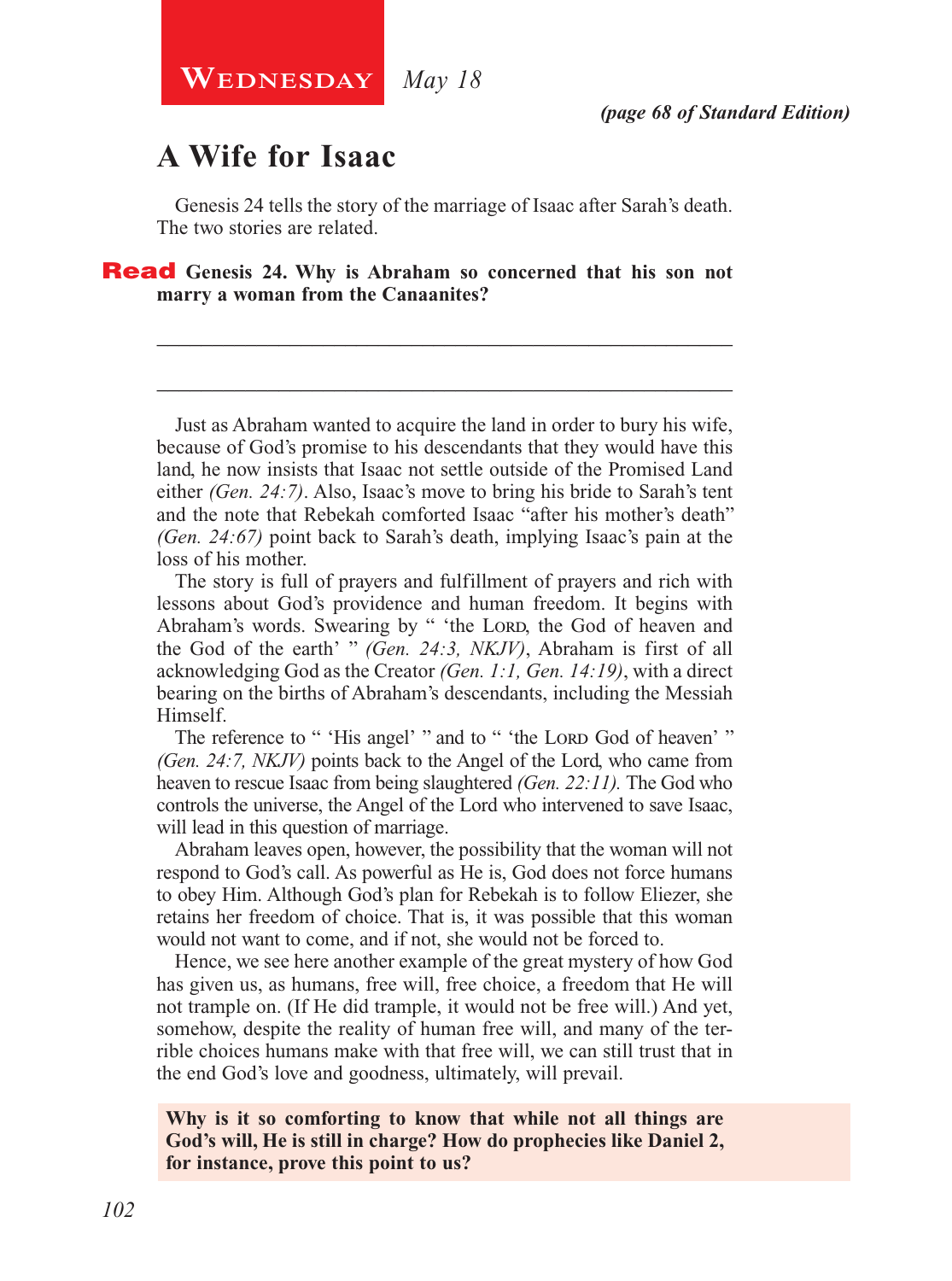# **A Wife for Abraham**

Read **Genesis 24:67–25:8. What is the meaning of these final events in the life of Abraham?**

After Sarah died, Abraham married again. Like Isaac, he is comforted after the death of Sarah *(Gen. 24:67)*. The memory of Sarah must still surely be vivid in the mind of the patriarch, as it is for his son.

\_\_\_\_\_\_\_\_\_\_\_\_\_\_\_\_\_\_\_\_\_\_\_\_\_\_\_\_\_\_\_\_\_\_\_\_\_\_\_\_\_\_\_\_\_\_\_\_\_\_\_\_

\_\_\_\_\_\_\_\_\_\_\_\_\_\_\_\_\_\_\_\_\_\_\_\_\_\_\_\_\_\_\_\_\_\_\_\_\_\_\_\_\_\_\_\_\_\_\_\_\_\_\_\_

\_\_\_\_\_\_\_\_\_\_\_\_\_\_\_\_\_\_\_\_\_\_\_\_\_\_\_\_\_\_\_\_\_\_\_\_\_\_\_\_\_\_\_\_\_\_\_\_\_\_\_\_

Yet, the identity of his new wife is unclear. The fact that the chronicler associates Keturah's sons together with Hagar's sons, without mentioning the name of Keturah, suggests, however, that Keturah could (as some have suggested) be Hagar. It also is significant that Abraham behaves with Keturah's sons the same way he did with Hagar's son: he sends them away to avoid any spiritual influence and make a clear distinction between his son with Sarah and the other sons.

He also gives "all that he had unto Isaac" *(Gen. 25:5)* while he "gave gifts to the sons of the concubines" *(Gen. 25:6, NKJV)*. The classification of "concubines" may also imply that Keturah's status, like Hagar, was that of a concubine. The potential identification of Keturah as Hagar may also explain the subtle allusion to the memory of Sarah as a prelude to his marriage with Keturah-Hagar.

What's interesting is that in Genesis 25:1–4, 12–18, a list of the children that Abraham had with Keturah, as well as a list of Ishmael's children, is given. The purpose of the genealogy after Abraham's marriage with Keturah, who gave him six sons, versus his two other sons (Isaac and Ishmael), is perhaps to provide immediate evidence of God's promise that Abraham would father many nations.

The second genealogy concerned the descendants of Ishmael, who also composed 12 tribes *(compare with Gen. 17:20)*, just as Jacob's would *(Gen. 35:22–26)*. Of course, God's covenant will be reserved to the seed of Isaac *(Gen. 17:21)*, not Ishmael, a point that Scripture is very clear about.

The report of Abraham's death sandwiched between the two genealogies *(Gen. 25:7–11)* also testifies to God's blessing. It reveals the fulfillment of His promise to Abraham, made many years earlier, that he would die " 'at a good old age' " *(Gen. 15:15, NKJV)* and "full of years" *(compare with Eccles. 6:3)*.

In the end, the Lord remained true to His promises of grace to His faithful servant Abraham, whose faith is depicted in Scripture as a great example, if not *the best* example, in the Old Testament of salvation by faith *(see Rom. 4:1–12)*.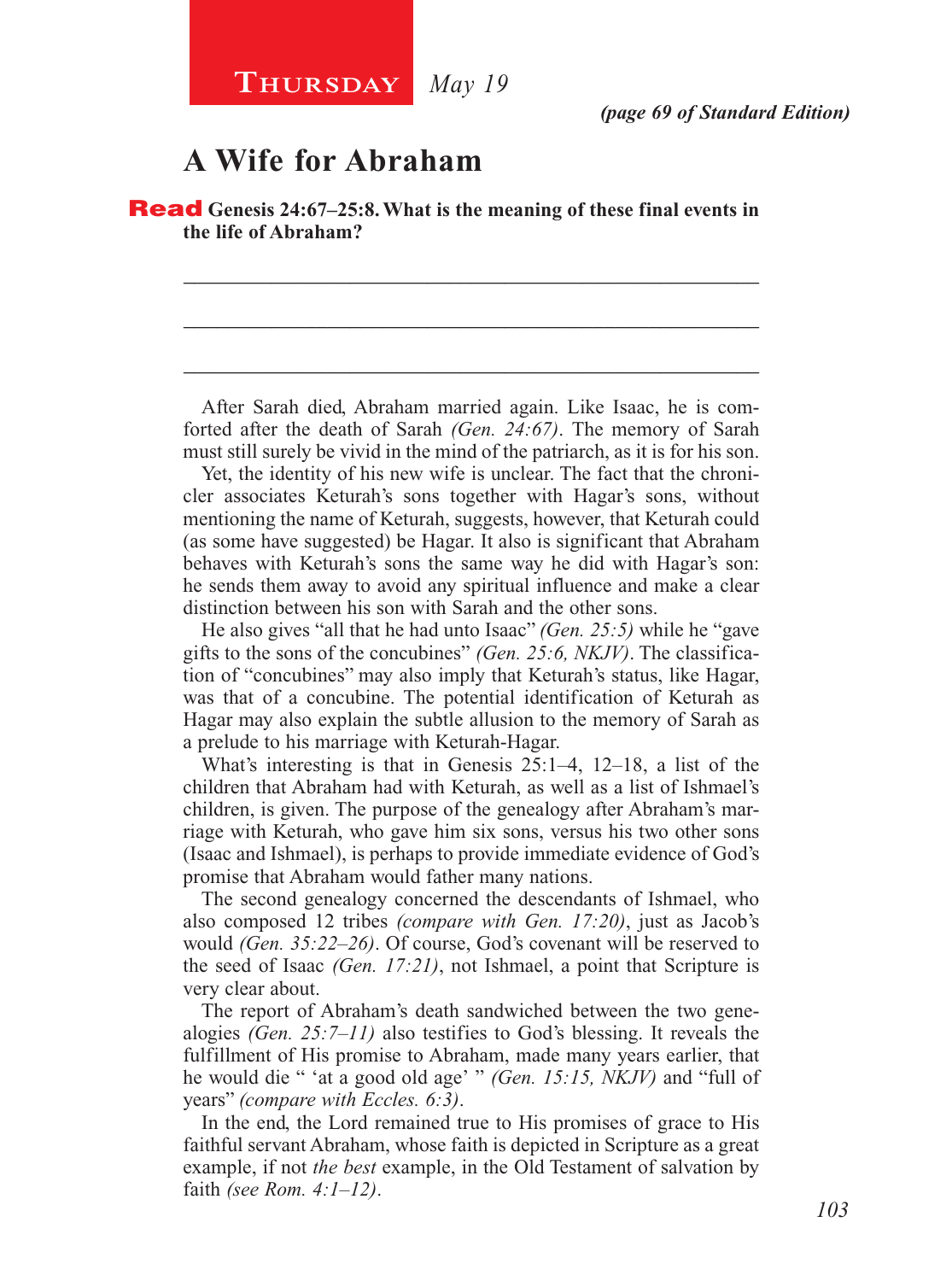# **FRIDAY** *May 20*

**Further Thought:** Because Abraham was the extraordinary prophet with whom God would share His plans *(Gen. 18:17)*, God entered Abraham's human sphere and shared with him, to some degree, His plan of salvation through the sacrifice of His Son.

"Isaac was a figure of the Son of God, who was offered a sacrifice for the sins of the world. God would impress upon Abraham the gospel of salvation to man. In order to do this, and make the truth a reality to him as well as to test his faith, He required him to slay his darling Isaac. All the sorrow and agony that Abraham endured through that dark and fearful trial were for the purpose of deeply impressing upon his understanding the plan of redemption for fallen man. He was made to understand in his own experience how unutterable was the self-denial of the infinite God in giving His own Son to die to rescue man from utter ruin. To Abraham no mental torture could be equal to that which he endured in obeying the divine command to sacrifice his son."—Ellen G. White, *Testimonies for the Church*, vol. 3, p. 369.

"Abraham had become an old man, and expected soon to die; yet one act remained for him to do in securing the fulfillment of the promise to his posterity. Isaac was the one divinely appointed to succeed him as the keeper of the law of God and the father of the chosen people, but he was yet unmarried. The inhabitants of Canaan were given to idolatry, and God had forbidden intermarriage between His people and them, knowing that such marriages would lead to apostasy. The patriarch feared the effect of the corrupting influences surrounding his son. . . . In the mind of Abraham the choice of a wife for his son was a matter of grave importance; he was anxious to have him marry one who would not lead him from God. . . . Isaac, trusting to his father's wisdom and affection, was satisfied to commit the matter to him, believing also that God Himself would direct in the choice made."—Ellen G. White, *Patriarchs and Prophets*, p. 171.

### Discussion Questions:

**O** In class, talk about Abraham's willingness to sacrifice Isaac. **Try to imagine the kind of faith that this account reveals. What is so astonishing, and yet at the same time troubling, about this story?** 

 **What about free will? Why does our faith make no sense without it being a reality? What examples do we have in the Bible of free will and how, despite the wrong choices people make, God's will ultimately is accomplished?**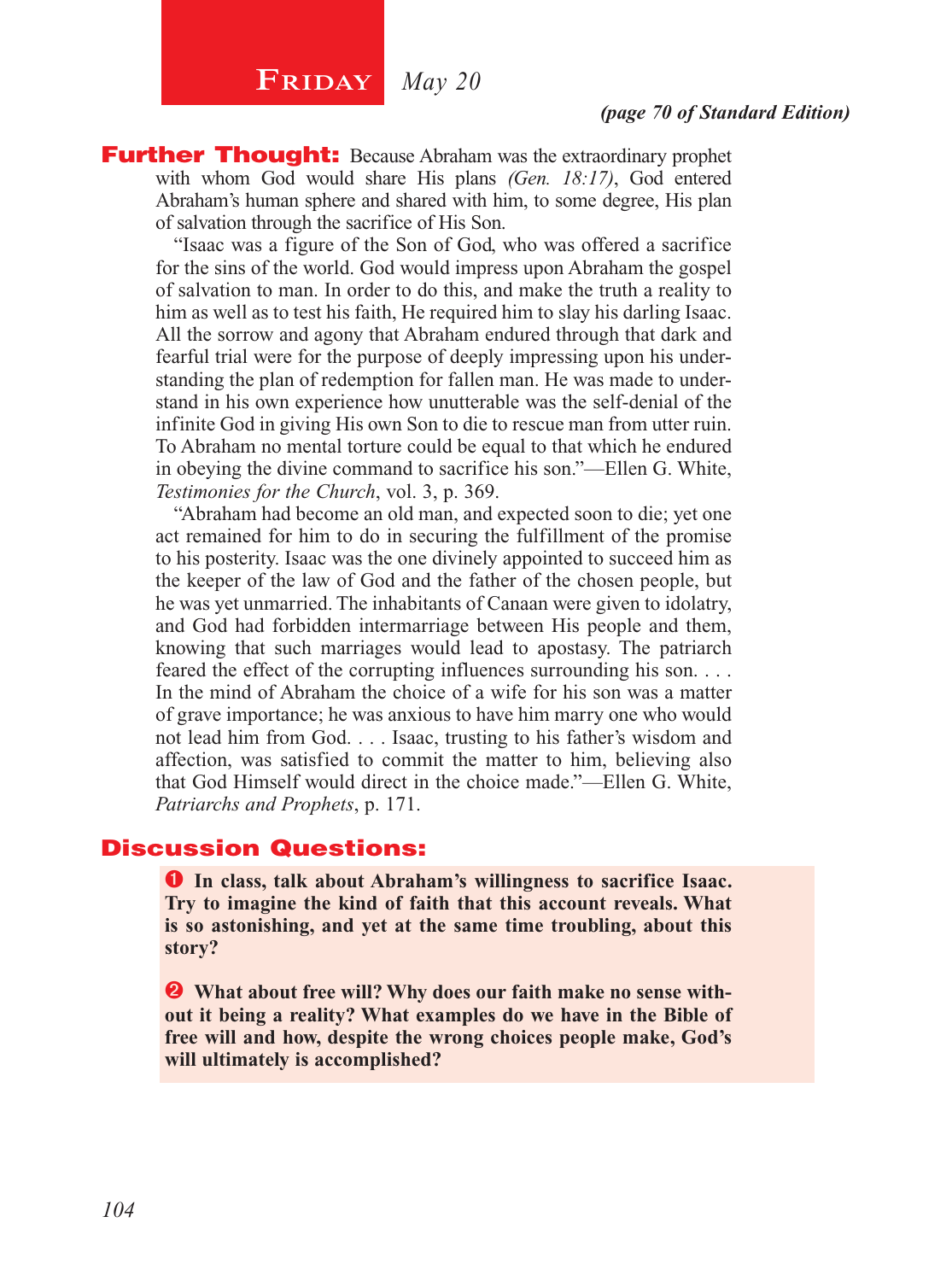# INSIDES*tory*

# Two Divine Appointments

*By* Theda Pienaar

I have a habit of not traveling without first asking God whether the trip would be His will. I live in Ireland, while my family lives in South Africa and a sister lives in Namibia. I visit them about once a year. On the airplane, I read the Bible, Ellen White books, and the *Adult Sabbath School Bible Study Guide*. I also always take *Steps to Christ* in my bag. The books shorten the trip and lead to interesting contacts. Every time I travel, something interesting happens.

One time, I started talking with the man seated next to me while waiting for our flight at the airport in Dublin, Ireland. It turned out that he worked as a special detective for the Irish police force and traveled home to see his family in Cape Town, South Africa, every two to three months. We chatted about life while waiting for our turn to board the plane. On the plane, a young woman sat beside me and immediately began speaking. "I arrived late at the airport and just made the plane," she said. "I am so stressed!"

"God knew that you needed to catch this plane," I said.

I spoke about how God takes charge of our lives when we allow Him.

Just before takeoff, the flight attendant told the young woman that she had taken the wrong seat. She left, and who should sit beside me but the policeman. "Isn't this interesting!" I said. "I believe God does things for a reason."

"You believe in God?" the man asked.

He asked about my religious background, and I said I am a Seventh-day Adventist. "Isn't that strange," he said. "My wife has been trying to convert me for many years. She is Seventh-day Adventist."

"I am thrilled to meet you," I said. And I was.

We spoke about salvation, and I gave him a copy of *Steps to Christ*. "My wife has been trying to get me to read this," he said. "Now I will read it."

My two encounters were so remarkable. The ice was broken with the police detective before we boarded the plane. I also was able to mention God to the woman who sat in the wrong seat. Ireland is a very secular country, and it is not easy to speak to people about Christianity. But God provided two opportunities before the plane even left the ground.



*This mission story illustrates the following components of the Seventh-day Adventist Church's "I Will Go" strategic plan: Mission Objective No. 2, "To strengthen and diversify Adventist outreach in large cities [and] among unreached and under-reached people groups"; Spiritual Growth Objective No. 5, "To disciple individuals and families into Spirit-filled lives"; and the Holy Spirit Objective, "To be defined as the Holy Spirit leads." Read more: IWillGo2020.org.*

**Provided by the General Conference Office of Adventist Mission, which uses Sabbath School mission offerings to spread the gospel worldwide. Read new stories daily at AdventistMission.org.**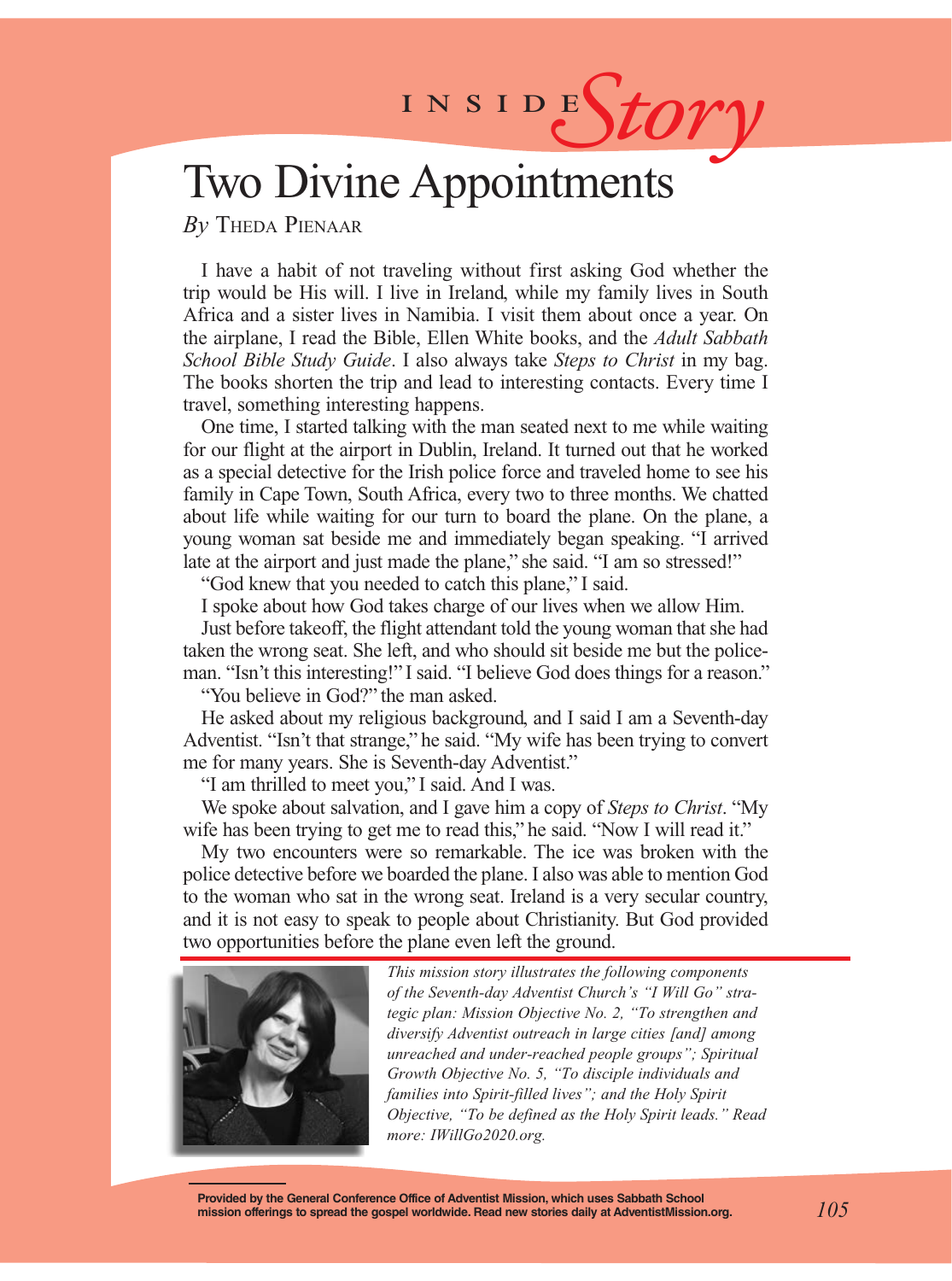### Key Text: *Genesis 24:1*

### Study Focus: *Genesis 22–25, Rom. 4:1–12, Rom. 5:6–8.*

## *Part I: Overview*

**Introduction:** This section takes us to the climax of Abraham's religious journey: the sacrifice of Isaac. This sacrifice is the "test" of Abraham's faith. This intriguing event marks the center of the structure of the book of Genesis, a literary device utilized to alert the reader to the chapter's importance. A number of questions will be explored: What is the meaning of this test? Why did God ask Abraham to sacrifice his son in contradiction to His promise? How will God provide? Why did the sacrifice change from Isaac to the expectation of a lamb and finally to the ram? What is the theological and prophetic significance of the failed sacrifice? After this dramatic incident, no significant event happens in Abraham's life. The next major story is Isaac's marriage to Rebekah. Then Abraham marries Keturah and eventually dies "well advanced in age."

#### **Lesson Themes:**

- **1. The Significance of Atonement.** The sacrifice of Isaac concerns more than an ethical problem or an existential encounter. The biblical narrative deals with the issue of atonement, and it unveils its mystery, its profound meaning, its cosmic process, and its eschatological purpose. God's call to Abraham, designed for the blessing of the nations, is fulfilled through the atonement recorded in the sacrifice of Isaac.
- **2. The Power of Prayer.** Isaac's marriage is founded on prayer. The beautiful story of Eliezer's prayer and its fulfillment is particularly inspiring and rich in meaning and spiritual lessons.

## *Part II: Commentary*

#### **The Significance of Atonement**

The reference to "atonement" is already present in the notion of "test." The meaning of the Hebrew verb *nissah*, "tested" *(Gen. 22:1, NKJV)*, embraces two opposite ideas. On the one hand, it concerns judgment. God "tests" in order " 'to know what is in your heart' " *(Deut. 8:2, NKJV; compare Ps. 139:1, 23, 24)*. This aspect is clearly enunciated by the Angel of the Lord *(Gen. 22:11, 12).*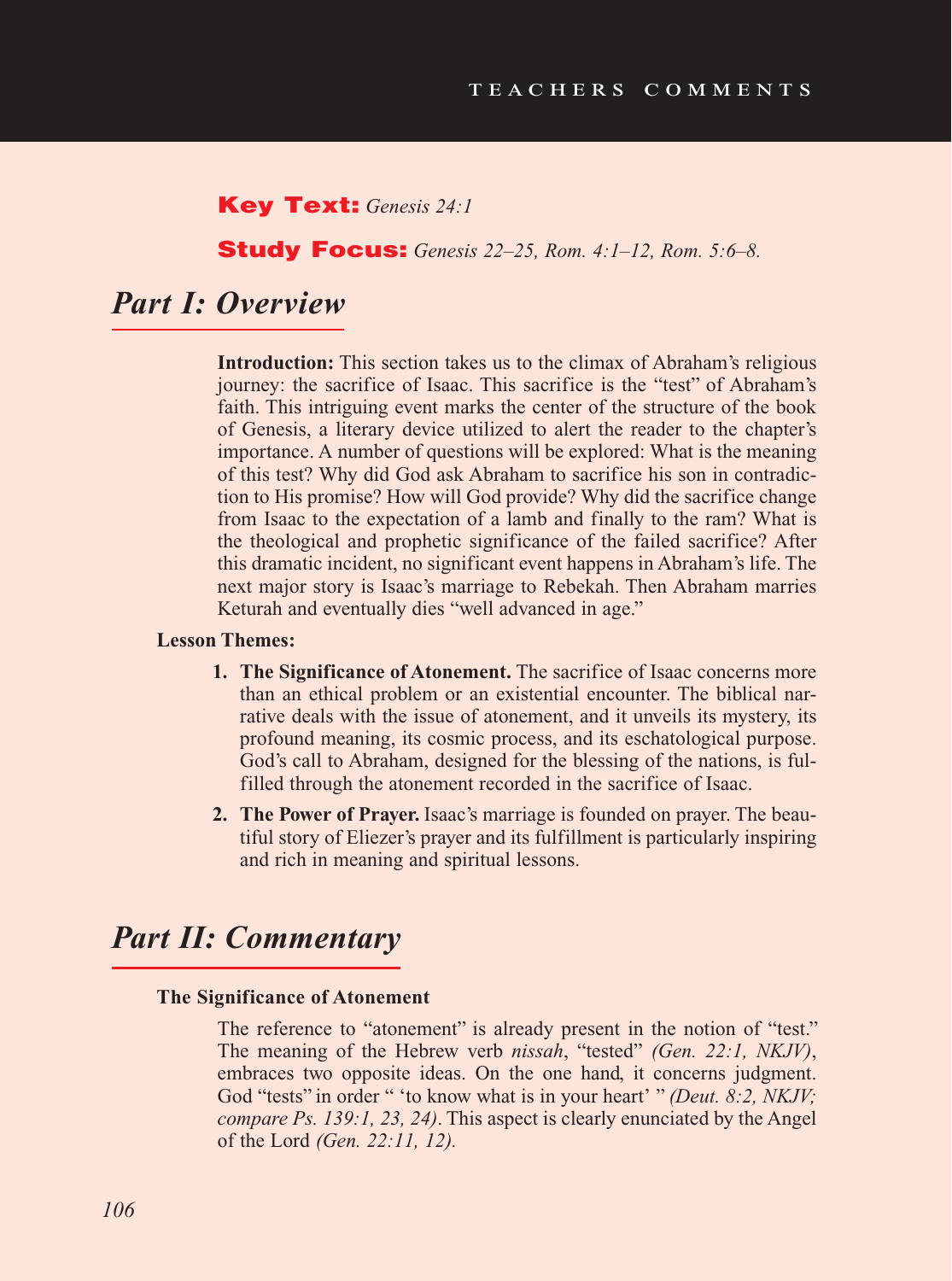On the other hand, the biblical idea of "testing" goes beyond the deep investigation that God needed to give Abraham in order to evaluate the quality of his faith. Moses uses the same verb *nissah*, "test," in order to reassure his people, trembling before the thundering on Sinai *(Exod. 20:18–20)*. Instead of being an arbitrary and cruel act directed against the one tested, the divine testing brings the positive and promising perspective of divine judgment and atonement *in behalf of* the one tested and is, therefore, to be understood in connection with the covenant of grace and salvation.

The idea of atonement reappears with the ram, which Abraham is surprised to see. Abraham and Isaac were expecting a lamb *(Gen. 22:7, 8)*. To Isaac's trembling question "Where is the lamb?" which implied another— "Am I the lamb?"—Abraham answers: "God will provide for Himself" *(Gen. 22:8, NKJV)*, which means literally, "God will see in connection to Himself the lamb." The construction of the phrase suggests an emphasis on "God," to indicate that the solution is only in God. It is God who will see. The expression "see in connection to Himself" is awkward. It is unique in the Hebrew Scriptures. It has the same form as the phrase *lekh lekha*, meaning "get out in connection to yourself," or, in a reflexive sense, "go yourself." The verbal form *yr'eh lo* (generally translated as "He will provide") should therefore be translated as "God will see (for) Himself as the lamb," which means that God will provide Himself as the Lamb.

The intention of this story was not to answer the question of the origins of animal sacrifices or to prescribe what humans must do and give to God in order to obtain salvation. The ram that took Isaac's place signified God's gift of Himself to Abraham. The process of salvation originates in God, as Paul emphasized: "God was in Christ reconciling the world to Himself" (2 Cor. 5:19, NKJV). Yet, beyond this substitutionary function of the animal, the ram as a burnt offering contains profound theological lessons. The nature of the sacrifice expressed its spiritual meaning. The burnt offering was the only sacrifice that required the burning of the totality of the animal *(Lev. 1:9).* The burnt offering pointed, then, to the wholeness of God's sacrifice through Jesus Christ for the salvation of the human race *(Heb. 9:12, Heb. 10:10).* In the same manner, a burnt offering was offered on the Day of Atonement *(Lev. 16:3, 5)*. More than any other biblical passage, this one shares the language with the text of the sacrifice of Isaac. We find the same association of words in both texts: "burnt offering" *(Gen. 22:13; compare Lev. 16:3, 5)*, "appear," in the same passive form *(Gen. 22:14; compare Lev. 16:2)*, "he took" *(Gen. 22:13; compare Lev. 16:5)*; and "one ram" *(Gen. 22:13; compare Lev. 16:5)*. This unique intertextual connection suggests that the writer of the Day of Atonement ritual had the text of the sacrifice of Isaac in mind, and that he deliberately set this story in the perspective of the Day of Atonement.

The story of Abraham's offering and binding of Isaac goes, then, beyond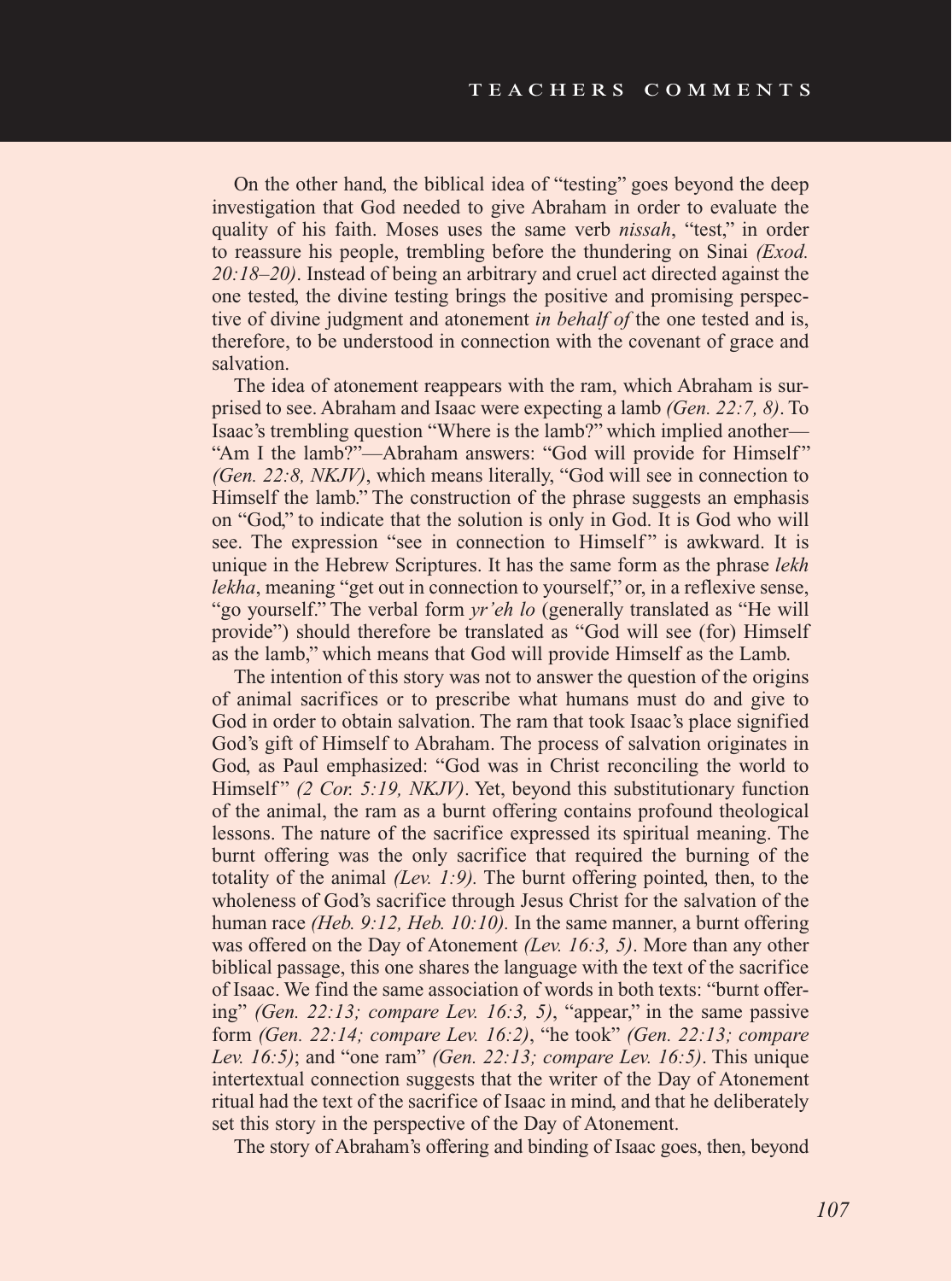the private existential, religious, or ethical experience of an individual. This is a prophecy. That the ram was provided by God points typologically to the eschatological Day of Atonement wherein God accepts that sacrifice for the historical fulfillment of the atonement of humanity *(Dan. 8:14)* in view of the kingdom of God *(Dan. 7:9–14)*.

### **The Power of Prayer**

Eliezer's prayer *(Gen. 24:12–14)* has three components:

- 1. Eliezer addresses God as his personal and historical God *(Gen. 24:12)*.
- 2. Eliezer asks for the success of the operation. The Hebrew verb *haqr'eh*, " 'give me success' " *(Gen. 24:12, NKJV)*, derives from the verb *qarah*, which means "to happen" and conveys the idea of "chance" *(Ruth 2:3)*. The servant asks God to produce the chance of this encounter. The notion of accidental chance has no room here. The fact that God is in control of chance means that He will operate within the parameters of what appears to be chance from a human viewpoint. He is the God of providence, who can cause the event to occur. This view is reinforced by the fact that the servant goes so far as to determine not only the moment of this event, which should take place right away *(Gen. 24:12)*, but also the place that should be right here, where the servant has "made his camels to kneel down" *(Gen. 24:11)* and where he stands, "by the well of water" *(Gen. 24:13, NKJV)*.
- 3. Eliezer sets specific conditions. To determine the selection of the bride, the servant proposes a test to God. The candidate woman must not only let down her pitcher to him, a stranger *(Gen. 24:14)*, but also must volunteer to give a drink to his ten camels. The difficulty of the test will establish whether God is behind it *(Gen. 24:14; compare Judg. 6:36–40)*. This test obviously is not merely a supernatural sign showing God's approval; it also is a character test that will reveal the personality of that woman, her generosity and kindness, her willingness to serve beyond what is required, her hospitality, and her physical stamina as well as her strength. The fulfillment of the servant's prayer began even before he prayed *(Gen. 24:15; compare Matt. 6:8)*.

The report of how his prayer is fulfilled begins with a surprise, which is rendered by the word "behold" introducing Rebekah. In addition, the reference to the pitcher on her shoulder *(Gen. 24:15)* echoes the terms of the servant's request to God *(Gen. 24:14)*. The report then proceeds to specify the physical qualities of that woman: her beauty and her virginity *(Gen. 24:16).* Her family background qualifies her to marry Isaac. The spatial information that she went down to the well adds to the suspense.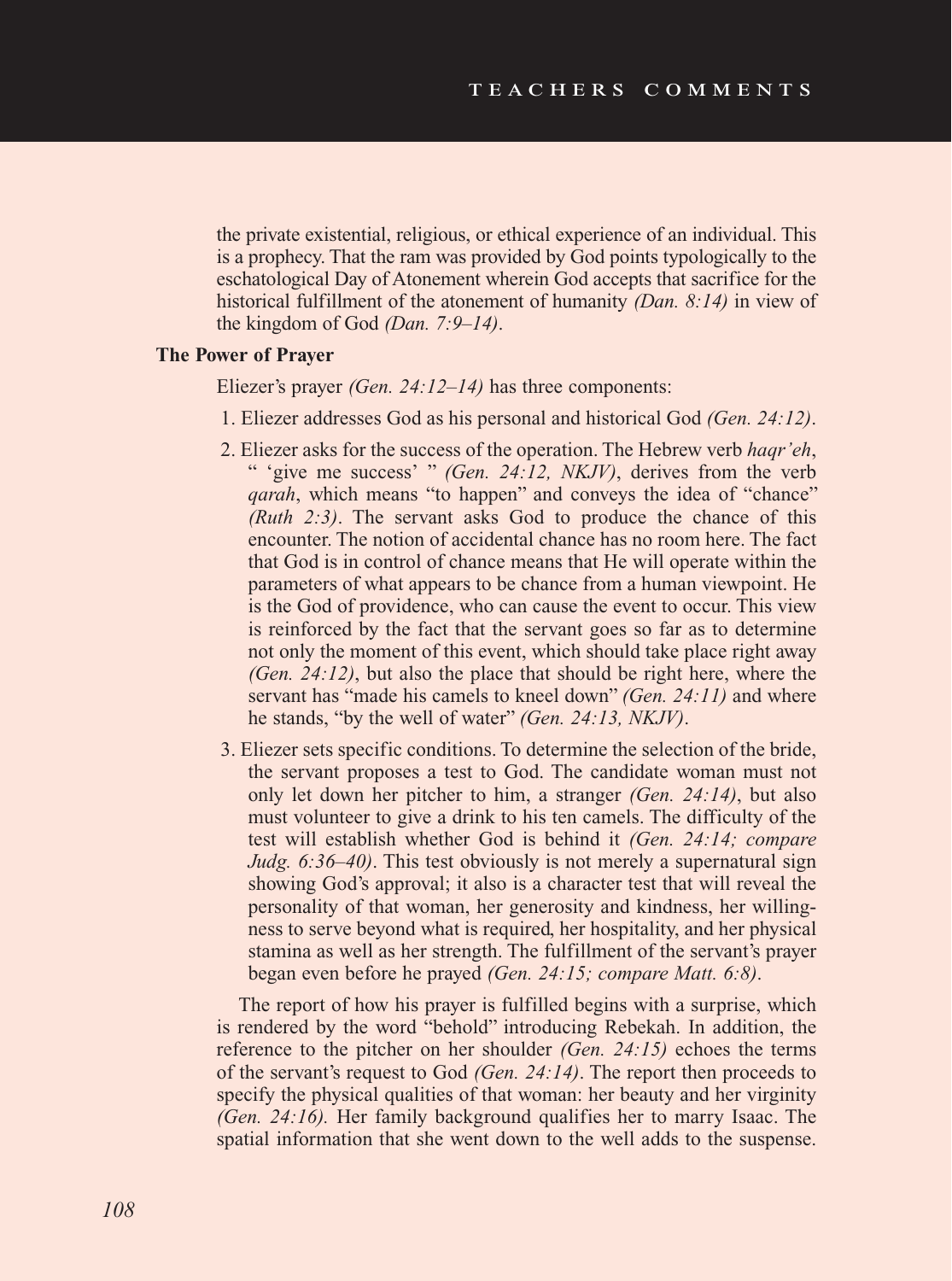The servant is anxious to know *(Gen. 24:17).* To the servant's amazement, all the requirements of the test are accurately met by Rebekah. She lets her pitcher down *(Gen. 22:18)*, just as the servant had described in his prayer. She also volunteers to draw water and give drink to the camels *(Gen. 24:19)*, just as the servant had stipulated. Rebekah goes beyond even the servant's expectations. She does not merely fulfill her duties by giving a drink to the servant but adds an express invitation to drink. She also works with zeal, enthusiasm, and efficiency. The servant's reaction is silent awe *(Gen. 24:21).*

Although he prayed for this sign, he wonders at the unbelievable miracle. And yet, his faith remains mixed with doubts; he really does not know whether he has been successful or not *(Gen. 24:21)*. Only when Eliezer arrives at Rebekah's house does he know that he has been successful. He prays a second prayer of blessing to the Lord *(Gen. 24:27).* The blessing marks the sentiment of arrival at the destination and the fulfillment of prophecy *(Ezra 7:27, 28; Dan. 12:13)*. The actual event of Rebekah's fulfilling the exact words of his prayer makes the servant understand that God is not merely a God of love and grace but also a God of truth and action who causes events to occur.

# *Part III: Life Application*

**The Significance of Atonement.** Discuss with your class the theological meaning of atonement and how this truth affects your personal life. What is atonement for you? Why do we need atonement? How would you communicate this need to your postmodern friend who does not feel the need to be forgiven? Discuss the spiritual and existential significance of the Adventist truth of the eschatological Day of Atonement. Discuss the relevance of the prophetic interpretation of the 2,300 evenings and mornings *(Dan. 8:14)*. How does this difficult prophetic truth affect your life? How able are you to communicate this truth in an efficient, clear, and convincing manner to your secular friend? What does it mean if you cannot do it? Why is the truth of the eschatological Day of Atonement so important for your religious life, for your relationship with God, for yourself and your neighbor?